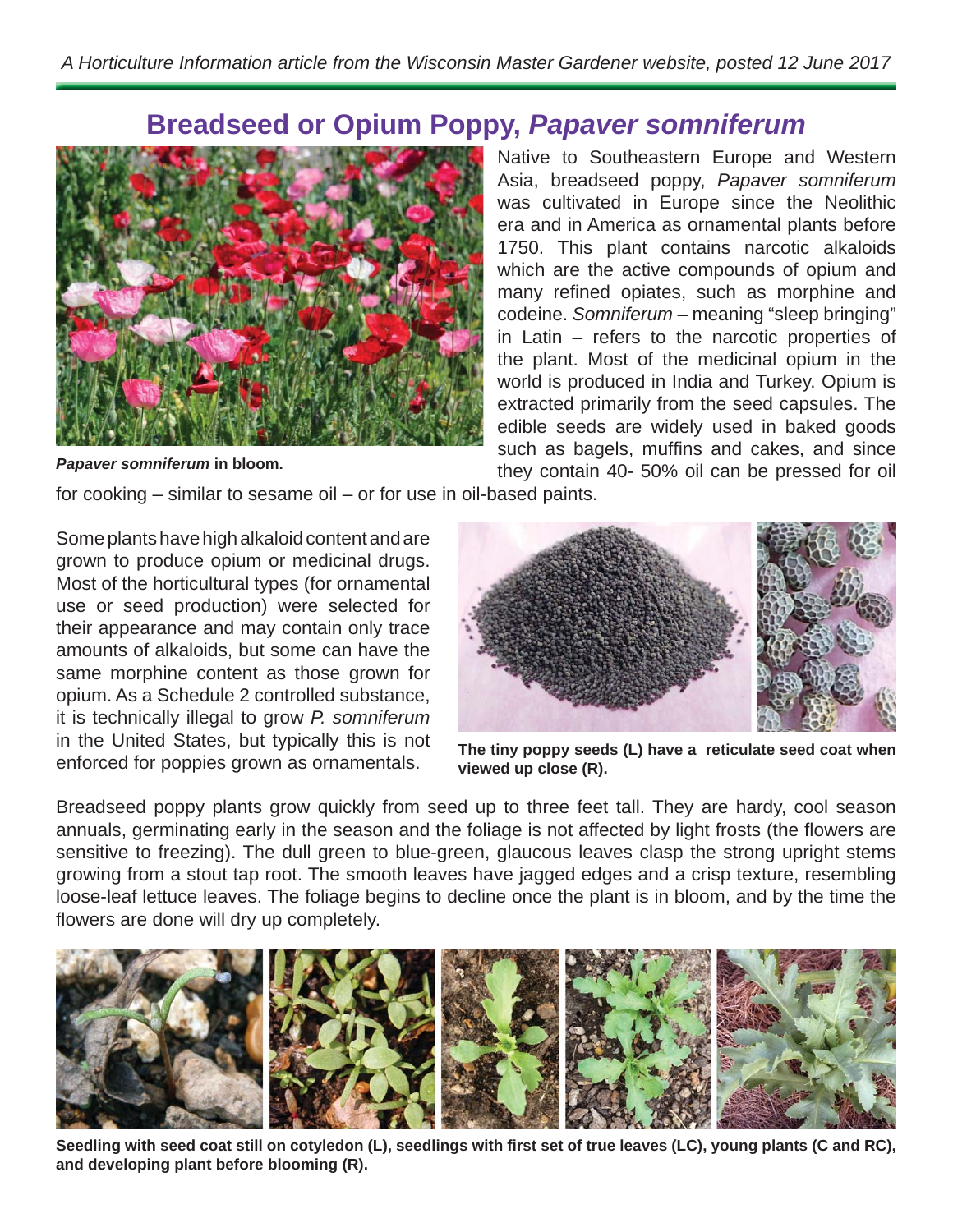

Single types have luminous, papery appearance. Fat, **petals.**

covered with soft hairs start out hanging from downwardnodding stems, like a shepherd's crook, but become erect as the sepals open to reveal the tightly packed petals. The sepals typically fall off the plant, but occasionally will remain attached at the base of the flower. The plants are self-fertile, and are pollinated by bees. The flowers can be used as cut flowers, lasting longer if the cut stem is cauterized before placing in water.

Blooming in early- to mid-summer, this common annual can have flowers in many shades of pink, red and purple, as well as white and bicolors. Single types have 5 luminous, papery petals, while double types have many more. Singles or partly double forms form a cup shape, with a dark or white blotch at the base. Flowers on large plants can be up to 4 inches across. The *paeonifl orum* group has double flowers that are reminiscent of a peony and

the *laciniatum* group has highly double flowers with deeply lobed petals that give the flower a ruffled, pompon dull-green, buds



**Many forms of** *Papaver somniferum* **have dark blotches at the base of the cup of petals.**



**Flower bud emerging from middle of plant (L), growing hanging down (L), then starting to straighten up (RC) as the sepals open (R).** 



Flower bud of a pink highly double (lacinatum group) opening (L), expanding (LC), at peak bloom (RC) and petals **shattering (R).**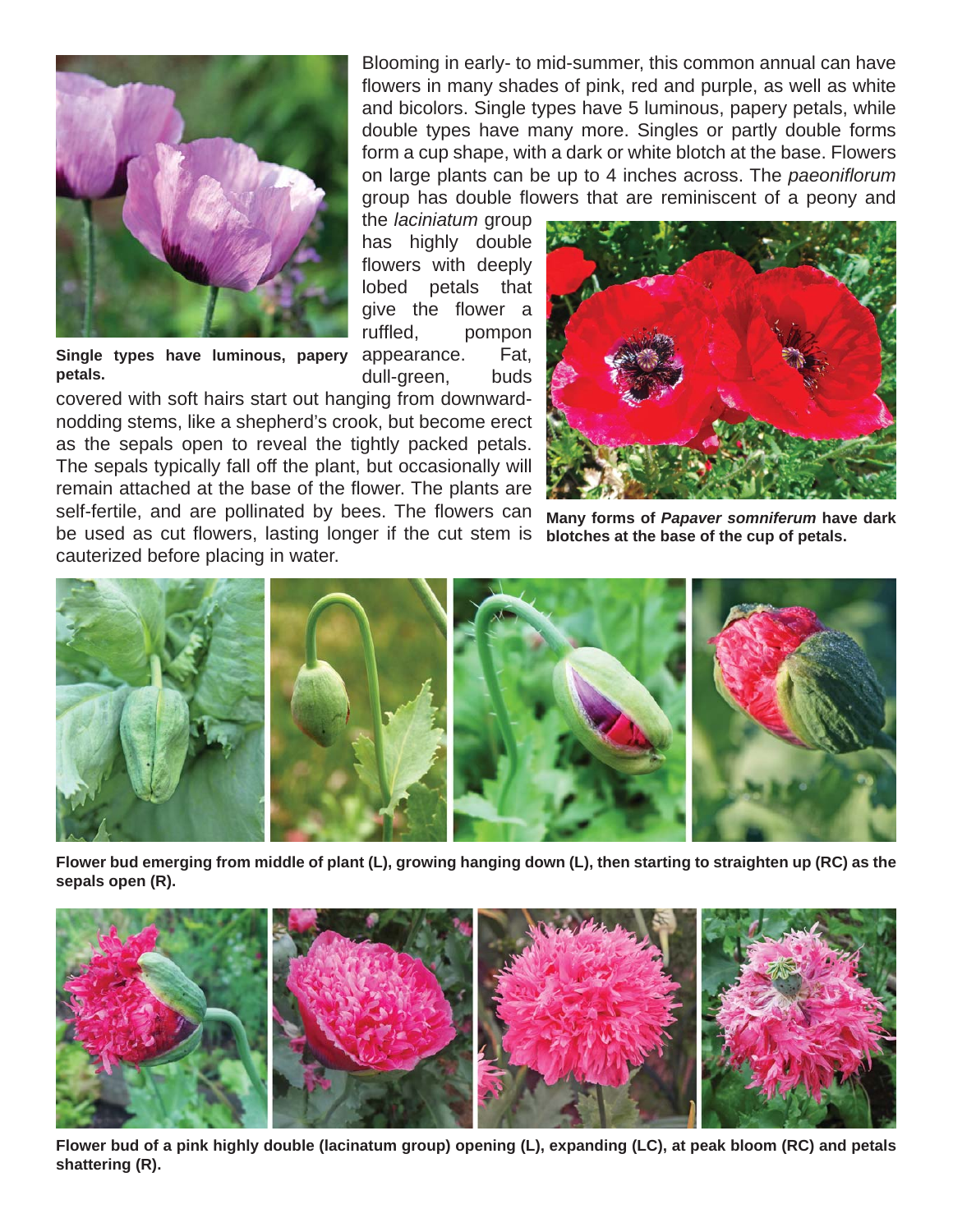In a few days the petals fall off, leaving behind an ovoid seed capsule. The green capsules swell to become up to as large as a golf ball. They turn brown as they mature. Each seed capsule contains numerous small, round black, white, or grayish-blue seeds with a favose-reticulate (honeycombed) seed coat. Large capsules can contain up to a thousand seeds. When ripe, several vents develop at the top of the capsule to allow the seeds to be dispersed. Dried mature seed capsules can be used in floral arrangements and crafts.



**The petals fall off (L) to reveal a fat green capsule (LC) which eventually dries and turns brown as small vents open at the top (RC). The seed inside the capsule turns from white (top R) to brown (bottom R), then black as it matures.**

Use breadseed poppy in annual or mixed beds for its attractive foliage early in the season and the colorful flowers in the summer. They are bests mixed in with other plants which will disguise the senescing foliage as they finish blooming or will fill in after the plants are removed. They can also be grown in larger containers that provide enough room for good development.

Breadseed poppy is very easy to grow in full sun in welldrained soil. Plant rarely need staking, especially if spaced properly to allow for robust development. They have few pests



**Breadseed poppy self sows readily, so deadhead or prepare to remove lots of seedlings.**

other than aphids on occasion.



**Plant breadseed poppies in annual or mixed beds for colorful fl owers in summer.**

As annuals,

poppies are only grown from seed, and self-sow readily. They do best sown directly in the desired location in either early spring or late summer/fall to germinate the following spring. Sprinkle the small gray, black or brown seeds on prepared soil, but do not cover. Mixing the seeds with some sand makes it easier to spread them more evenly over the planting area as you can see where you've broadcast them. Seeds should germinate in about a week or two in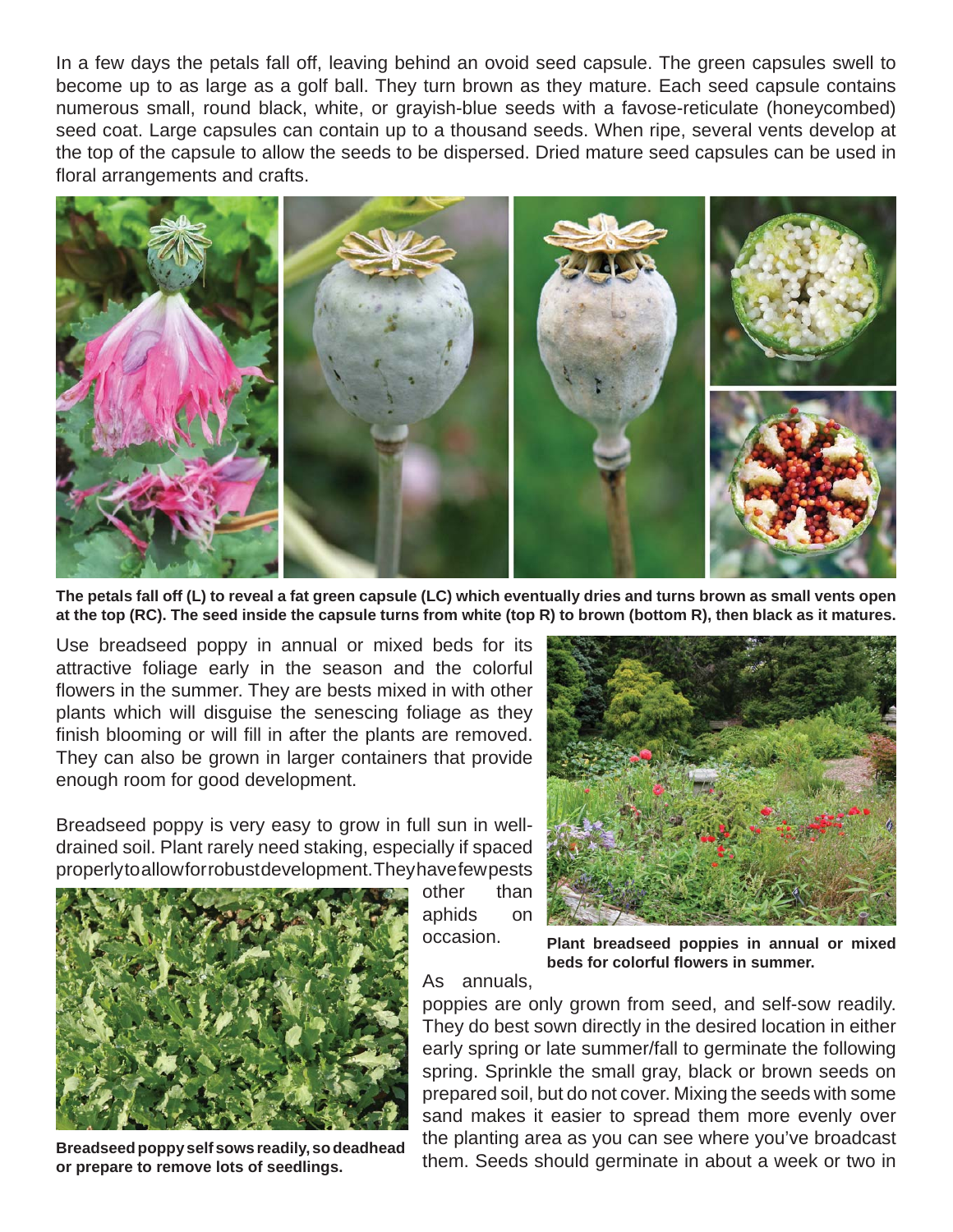early spring. They germinate better in cool soil, so seeding later in the spring often is unsuccessful. They can also be started indoors if necessary, but need to be kept cooler than room temperature to do well. Once the seedlings are about an inch tall, thin the plants to about a foot apart. Remove the smallest plants (pull or cut off the tops), or transplant carefully, trying to disturb the roots as little as possible as they have very sensitive root systems and do not transplant well. Plants growing closer together will be small, weak, and produce fewer and much smaller flowers.

To reduce volunteers, deadhead before the seed capsules turn brown (or pull out the entire plant after flowering, but often larger plants are still producing flower buds when the first seed capsules are ripening). To save seed, invert opened capsules into a container. To sow in another area, just cut off the opened capsules and shake them over the new area.

There are many heirloom varieties that are passed along without a name other than the color. But there are many named varieties **Breadseed poppies are easy to grow in** 



**full sun.**



Papaver somniferum may have flowers in various shades of red, pink, purple and white, and in single, double and **highly double forms (the varieties pictured were unnamed).**